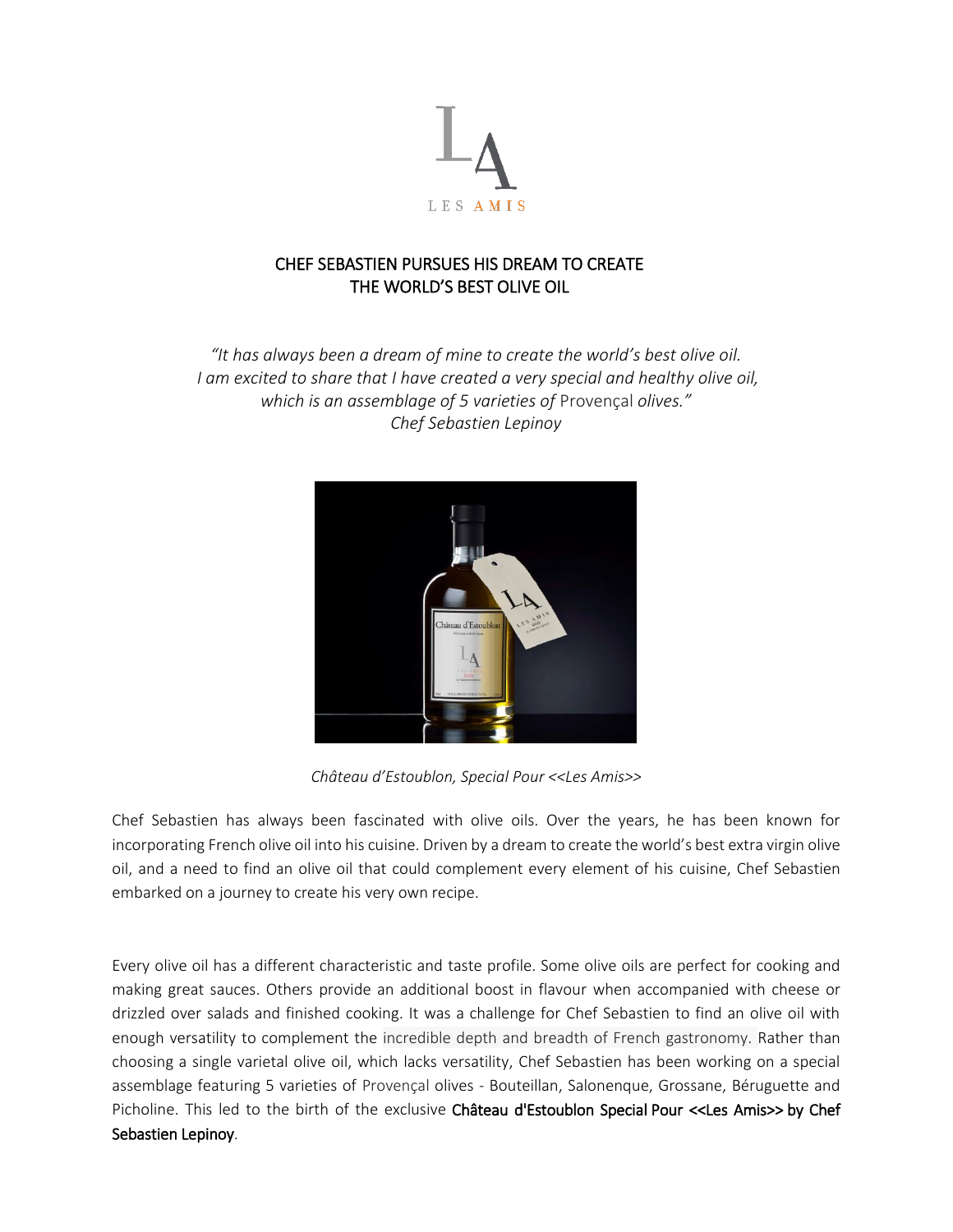In every bottle Château d'Estoublon, Special Pour <<Les Amis>>, you will taste the final product of 5 months of experimentation, 3 rounds of tasting and re-calibration in order to create the perfect balance. The result, a beautiful smooth and round bouquet, coupled with subtle notes of pepper and earthy aromas.

At Les Amis, we believe that it is important to work with like-minded partners who share our commitment to quality, consistency and sustainability. Thus, Chef Sebastien decided to work with the renowned Château d'Estoublon whose legacy dates back to 1489.

## ABOUT CHÂTEAU D'ESTOUBLON

Located in the heart of the Alpilles massif, Château d'Estoublon is one of the great estates of the Baux-de-Provence appellation. 120 hectares of Provencal olive groves surround the Château. Many of the estate's olive oils are recognized as the best olive oils in the world by winning the most prestigious world competition – e.g. the New York International Olive Oil Competition.

The olives are cultivated and processed on the estate, in compliance with standards for organic farming and following exclusively manual and mechanical manufacturing processes, without the use of chemistry. Once harvested, each variety undergoes a distinct and careful development. The modern capabilities of the mills allow perfect traceability of each batch. Furthermore, the capability of these unique mills are fully exploited to harness its full potential, by making it possible to limit the time between the harvest and the final manufacture to 24 hours, which is a key element to guarantee the aromatic quality of the olive oil.